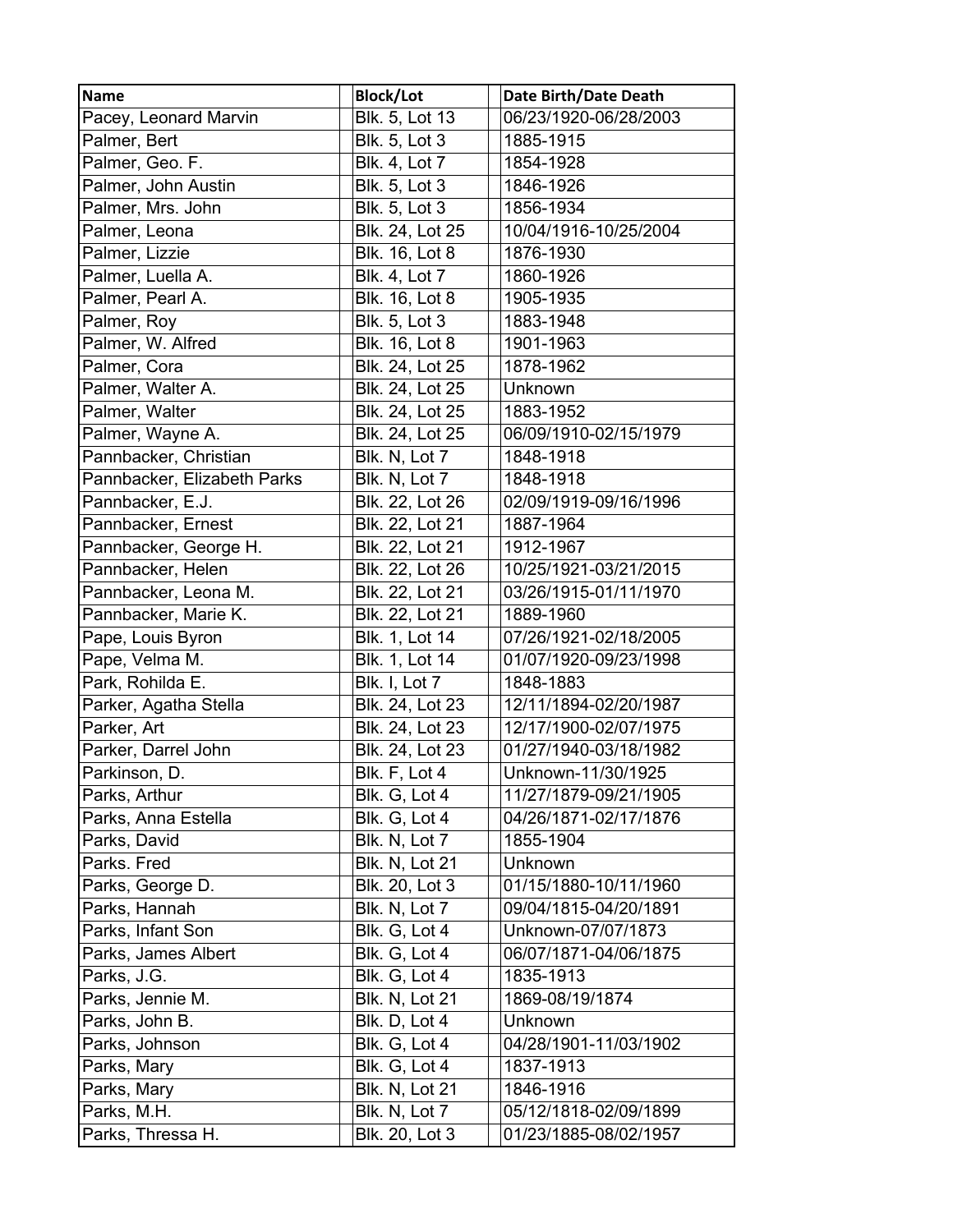| Parrack, Emma Belle       | Blk. 5, Lot 1         | 11/08/1863-11/06/1942 |
|---------------------------|-----------------------|-----------------------|
| Parrish, Boy              | <b>Blk. G, Lot 10</b> | Unknown               |
| Parrish, Bernard          | <b>Blk. G, Lot 10</b> | Unknown               |
| Parrish, Merton           | <b>Blk. G, Lot 10</b> | Unknown               |
| Parrish, Milcah           | <b>Blk. G, Lot 10</b> | 1833-1906             |
| Parrish, Robert T.        | <b>Blk. G, Lot 10</b> | 1884-09/17/1885       |
| Parrish, T.H.             | <b>Blk. G, Lot 10</b> | Unknown-05/11/1922    |
| Parrish, William          | <b>Blk. F, Lot 16</b> | 11/09/1820-08/21/1890 |
| Parry, Thomas L.          | Blk. 4, Lot 20        | 01/26/1928-08/19/2009 |
| Partner, Amy L. (Rust)    | Blk. M., Lot 9        | 03/25/1914-04/03/2006 |
| Pascal, Earl              | Blk. 7, Lot 19        | 05/23/1888-05/28/1969 |
| Pascal, LaVonne (Bonnie)  | Blk. O, Lot 2         | 12/06/1923-01/09/1996 |
| Pascal, Lyle              | Blk. O, Lot 2         | 09/15/1914-09/13/2001 |
| Pascal, Rosa Bell         | Blk. 7, Lot 19        | 1885-1966             |
| Pasko, Edie K.            | <b>Blk. H, Lot 15</b> | 1842-1923             |
| Pasko, Kathryn M.         | <b>Blk. H, Lot 15</b> | 1851-1938             |
| Pasko, Lillie May         | <b>Blk. H, Lot 15</b> | 1869-07/26/1871       |
| Pasko, Samantha           | <b>Blk. H, Lot 15</b> | 1845-1846             |
| Patrie, Carrie            | <b>Blk. E, Lot 21</b> | Unknown-11/17/1880    |
| Patrie, Charles E.        | <b>Blk. E, Lot 21</b> | 12/31/1871-04/11/1941 |
| Patrie, Charles W.        | <b>Blk. E, Lot 21</b> | 1843-1907             |
| Patrie, Ed                | Blk. 10, Lot 21       | 1861-1927             |
| Patrie, Frank             | <b>Blk. E, Lot 21</b> | Unknown-04/14/1933    |
| Patrie, Jennie M. Kethart | Blk. 10, Lot 21       | 1885-1920             |
| Patrie, Stella Cole       | Blk. 10, Lot 21       | 1862-1929             |
| Patterson, John H.        | <b>Blk. J, Lot 17</b> | 1853-06/20/1879       |
| Patterson, Mary           | Blk. 18, Lot 23       | 07/06/1910-11/28/1988 |
| Patterson, Raymond        | Blk. 18, Lot 23       | 03/25/1908-04/03/1989 |
| Patton, Joseph S.         | <b>Blk. 5, Lot 4</b>  | 1842-1917             |
| Patton, Mary A.           | <b>Blk. 5, Lot 4</b>  | 1847-1912             |
| Pauli, Carl               | <b>Blk.</b> 10, Lot 3 | 1881-1967             |
| Pauli, Franz Anton        | Blk. 10, Lot 3        | 05/26/1840-02/06/1921 |
| Pauli, James Raymond      | Blk. 10, Lot 3        | 08/17/1904-07/07/1978 |
| Pauli, Tillie             | Blk. 10, Lot 3        | 03/24/1892-09/30/1982 |
| Pauli, Victoria           | Blk. 10, Lot 3        | 08/24/1842-01/24/1920 |
| Paulmann, F.H.            | Blk. 10, Lot 13       | 1839-1917             |
| Paulmann, Henry F.        | Blk. 10, Lot 13       | 02/06/1896-06/04/1976 |
| Paulmann, Pauline W.      | Blk. 10, Lot 13       | 1849-1913             |
| Pearson, Amelia H.        | Blk. 4, Lot 15        | 04/02/1858-01/24/1934 |
| Pearson, Fay              | Blk. 4, Lot 15        | 02/08/1903-06/20/1905 |
| Pearson, Mildred P.       | Blk. 6, Lot 12        | 01/29/1901-06/29/1905 |
| Pearson, Thomas T.        | Blk. 4, Lot 15        | Unknown-02/13/1929    |
| Peepels, Chester W.       | Blk. 20, Lot 9        | 12/28/1916-01/01/1947 |
| Peepels, Harve            | Blk. 20, Lot 9        | 1859-1949             |
| Peepels, Mary             | Blk. 20, Lot 9        | 1868-1933             |
| Peeples, Fronia           | Blk. 16, Lot 21       | 1895-1930             |
| Peeples, Robert           | Blk. 22, Lot 9        | 1891-1966             |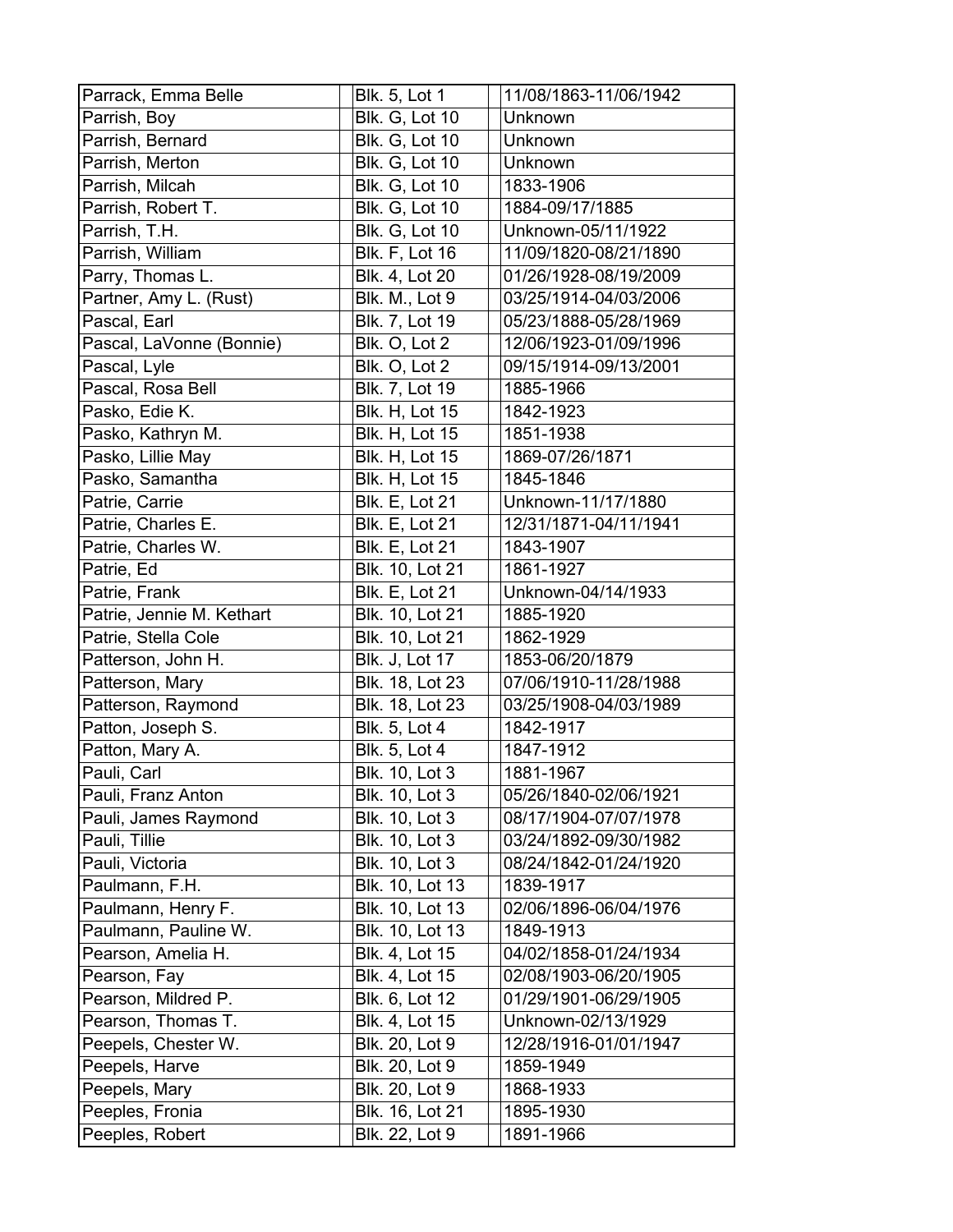| Peeples, Zella Craven         | Blk. 22, Lot 9        | 01/06/1904-04/23/1966   |
|-------------------------------|-----------------------|-------------------------|
| Peeney, Ralph                 | <b>Blk. 5, Lot 14</b> | 05/03/1851-11/09/1904   |
| Penwell, Eliza                | Blk. 2, Lot 7         | 1852-1913               |
| Penwell, George C.            | Blk. 2, Lot 7         | 1836-1904               |
| Penwell, J. Elmer             | Blk. R, Lot 7         | 1871-1902               |
| Penwell, John R.              | Blk. R, Lot 7         | 1814-08/1880            |
| Penwell, Melven               | Blk. R, Lot 7         | 1849-02/1934            |
| Penwell, Mrs. M.L.            | Blk. R, Lot 7         | 1856-04/1933            |
| Penwell, Nancy                | Blk. R, Lot 7         | 1824-03/1899            |
| Penwell, Olive Bell           | Blk. R, Lot 7         | 1873-1881               |
| Pepple, Elise C.              | Blk. 5, Lot 19        | 03/20/1881-05/17/1950   |
| Pepple, Fern                  | Blk. 5, Lot 19        | 07/07/1913-04/15/1964   |
| Pepple, Harry A.              | Blk. 5, Lot 19        | 11/06/1878-08/08/1968   |
| Pepple, John                  | Blk. 5, Lot 19        | 1854-1933               |
| Pepple, Lewis F.              | Blk. 5, Lot 19        | 1895-1911               |
| Pepple, Malinda E.            | Blk. 5, Lot 19        | 1857-1941               |
| Perkins, Edna M.              | Blk. R, Lot 2         | 03/18/1915-11/03/2005   |
| Perkins, Fred                 | Blk. R, Lot 2         | 10/05/1912-04/09/1994   |
| Perott, Bernard               | Blk. 3, Lot 24        | 03/03/1910-04/02/1991   |
| Perott, Leone Riekenberg Kern | Blk. 22, Lot 5        | 09/13/1920-02/17/2011   |
| Perott, Viola                 | Blk. 3, Lot 24        | 01/09/1915-03/12/1965   |
| Perry, Lydia G.               | Blk. O, Lot 7         | 1816-03/28/1892         |
| Peters, Amanda Marie          | <b>Blk. H, Lot 17</b> | 11/24/1893-04/28/1961   |
| Peters, Anna P.               | Blk. 10, Lot 15       | 09/19/1891-02/12/1989   |
| Peters, Ethel                 | Blk. 22, Lot 3        | 07/07/1919 - 08/23/2017 |
| Peters, Ethel Patterson       | Blk. 7, Lot 14        | 12/03/1886-12/29/1975   |
| Peters, George Jr.            | Blk. 22, Lot 3        | 12/12/1917-01/20/2000   |
| Peters, George C.             | <b>Blk. H, Lot 17</b> | 12/18/1895-07/01/1979   |
| Peters, John H.               | <b>Blk. 1, Lot 7</b>  | Unknown-03/11/1927      |
| Peters, J. Henry              | Blk. 7, Lot 14        | 1888-1918               |
| Peters, Emma                  | <b>Blk. 1, Lot 7</b>  | 03/07/1855-12/11/1908   |
| Peters, Lawrence              | Blk. 10, Lot 15       | 1915-1935               |
| Peters, Mary E.               | Blk. 10, Lot 15       | 1887-1951               |
| Peters, Wm. G.                | Blk. 10, Lot 15       | 1890-Unknown            |
| Peters, William               | Blk. 10, Lot 15       | 06/02/1890-08/22/1991   |
| Peterson, Alicia Baldwin      | Blk. 14, Lot 16       | 05/05/1959-05/05/1959   |
| Peterson, Bernice             | <b>Blk. E, Lot 24</b> | 09/10/1911-01/23/1997   |
| Peterson, Dewey               | <b>Blk. E, Lot 24</b> | 1901-1972               |
| Peterson, Elizabeth           | Blk. 3, Lot 22        | 10/21/1841-06/20/1915   |
| Peterson, Frank               | Blk. 3, Lot 22        | 06/23/1872-07/16/1964   |
| Peterson, Grace C.            | Blk. 3, Lot 22        | 03/05/1881-05/13/1940   |
| Peterson, Howard F.           | Blk. 3, Lot 22        | 10/09/1913-01/26/1985   |
| Peterson, Lillian             | Blk. 3, Lot 22        | 02/07/1920-08/09/2003   |
| Peterson, Mamie               | Blk. 3, Lot 22        | 09/30/1889-03/01/1911   |
| Peterson, Peter               | Blk. 3, Lot 22        | 03/08/1831-08/18/1918   |
| Pfeiffer, L. Evelyn           | Blk. 22, Lot 1        | 09/09/1916-11/14/2007   |
| Pfeiffer, Walter              | Blk. 22, Lot 1        | Unknown-05/20/1991      |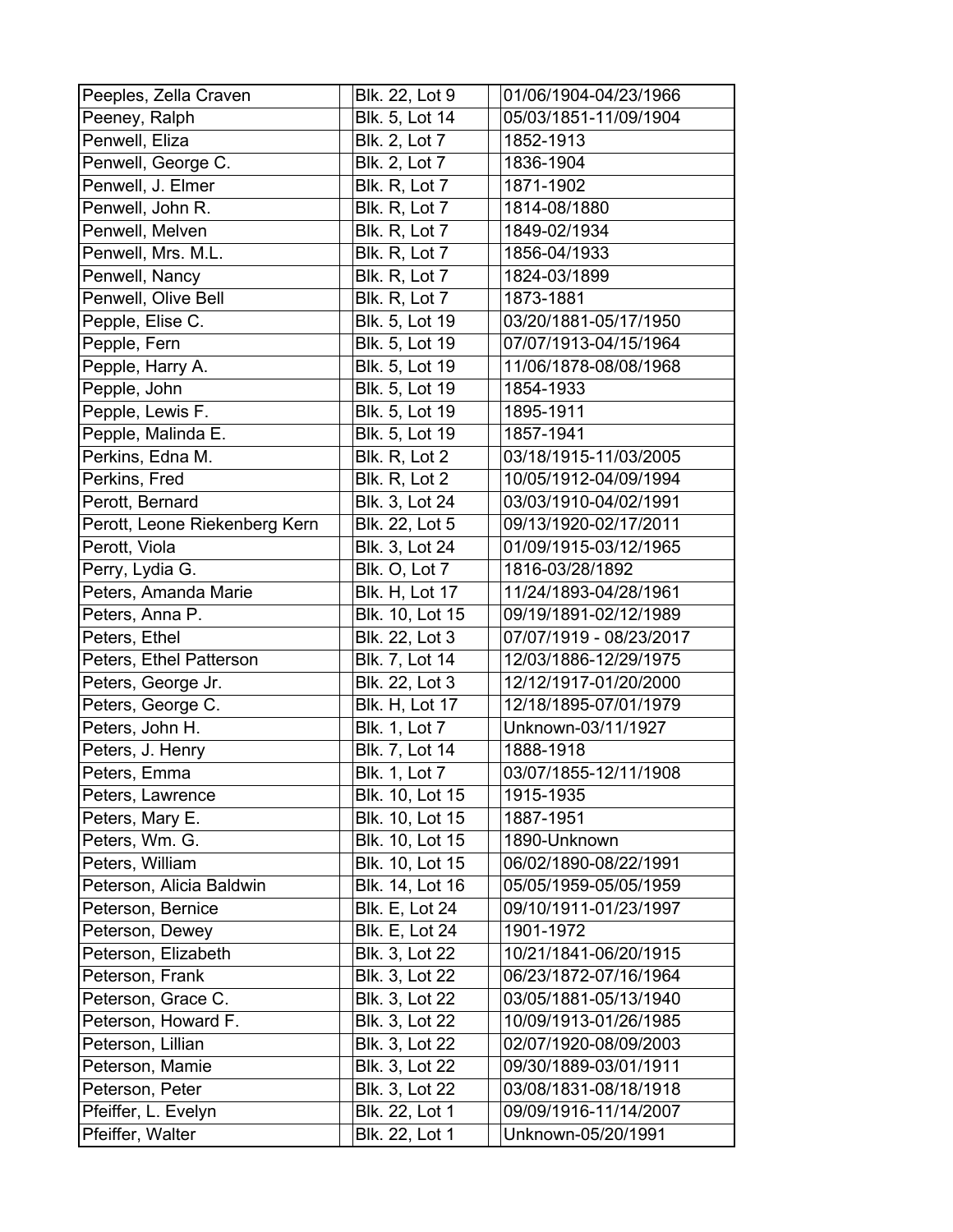| Philbrook, Clarence       | Blk. 9, Lot 16        | 1868-1953             |
|---------------------------|-----------------------|-----------------------|
| Philbrook, Emma           | Blk. 9, Lot 16        | 07/18/1898-03/22/1976 |
| Philbrook, Iva            | Blk. 9, Lot 16        | 1867-1933             |
| Philbrook, Merell         | Blk. 9, Lot 16        | 02/04/1896-04/01/1975 |
| Pickerell, E.C.           | Blk. O, Lot 5         | 1825-03/27/1900       |
| Pierce, Amy Louise        | Blk. G, Lot 6         | 1822-05/18/1878       |
| Pierce, Bessie K.         | <b>Blk. Q, Lot 23</b> | 05/15/1898-08/28/1986 |
| Pierce, Daniel            | Blk. G, Lot 6         | 1815-12/19/1889       |
| Pierce, James H.          | Blk. Q, Lot 23        | 05/07/1891-11/27/1974 |
| Pierce, James W.          | Blk. Q, Lot 22        | 01/28/1832-06/13/1929 |
| Pierce, Jerry (JP)        | Blk. 11, Lot 9        | 01/26/1947-10/21/2015 |
| Pierce, Mrs. M.E.         | Blk. Q, Lot 22        | 01/28/1849-03/26/1930 |
| Pifer, Simon D.           | Blk. 16, Lot 1        | 05/21/1916-08/23/2003 |
| Pifer, Simon D.           | Blk. 16, Lot 1        | 03/14/1915-02/10/1998 |
| Piltz, Alexander F.       | Blk. 7, Lot 23        | Unknown-05/18/1980    |
| Piltz, Sara Frances       | Blk. 7, Lot 23        | 02/25/1908-01/04/1980 |
| Pinkley, Agnes            | Blk. 3, Lot 13        | 1855-1924             |
| Pinkley, Andy             | Blk. 3, Lot 13        | 1851-1930             |
| Pinkley, Guy              | Blk. 3, Lot 13        | 1884-1942             |
| Pitcher, Adelia Hemphill  | Blk. H, Lot 9         | 10/15/1862-11/23/1928 |
| Pitcher, Charles M.       | Blk. H, Lot 9         | 12/01/1856-12/30/1919 |
| Pitcher, Louie            | Blk. H, Lot 9         | 11/14/1889-07/23/1944 |
| Poersch, Lydia            | Blk. 7, Lot 19        | 04/06/1905-02/22/1989 |
| Poersch, Wm.              | Blk. 7, Lot 19        | 04/29/1890-07/13/1966 |
| Pohl, William Lee         | <b>Blk. N, Lot 16</b> | 01/06/1955-10/24/1967 |
| Polage, Martha L.         | Blk. 11, Lot 28       | 04/09/1921-01/29/2002 |
| Polage, Marvin O.         | Blk. 11, Lot 28       | 11/26/1926-03/16/2009 |
| Pomeroy, Mildred Wright   | Blk. 8, Lot 20        | 06/10/1902-03/25/1976 |
| Porter, Cephas            | Blk. H, Lot 24        | 1805-1873             |
| Porter, Emily             | Blk. 6, Lot 19        | 1846-01/14/1934       |
| Porter, Howard            | Blk. 6, Lot 19        | 04/24/1891-04/01/1968 |
| Porter, John              | Blk. 5, Lot 21        | 1856-1914             |
| Porter, Mrs. John         | Blk. 5, Lot 21        | 1868-1939             |
| Porter, Lucious Carl      | Blk. 6, Lot 19        | 1848-01/07/1924       |
| Porter, Lucious Frederick | Blk. 6, Lot 19        | 1883-1944             |
| Poteet, Arthur J.         | Blk. 16, Lot 12       | 05/28/1891-09/20/1975 |
| Poteet, Edith             | <b>Blk. 8, Lot 1</b>  | 03/16/1884-10/07/1970 |
| Poteet, John W.           | <b>Blk. 8, Lot 1</b>  | 1854-1939             |
| Poteet, J.W.              | Blk. L, Lot 1         | Unknown               |
| Poteet, Lydia F.          | Blk. 8, Lot 1         | 1855-1948             |
| Poteet, Maude Della       | Blk. 16, Lot 12       | 05/20/1891-03/06/1984 |
| Potter, Charles W.        | <b>Blk. 2, Lot 6</b>  | 06/15/1905-12/23/1952 |
| Potter, Earl Charles      | Blk. 2, Lot 6         | 07/14/1902-10/23/1984 |
| Potter, Elmer W.          | <b>Blk. 2, Lot 6</b>  | 06/03/1890-10/19/1901 |
| Potter, Helen             | <b>Blk. 2, Lot 6</b>  | 08/03/1894-06/30/1998 |
| Potter, Ike               | <b>Blk. 8, Lot 6</b>  | Unknown-04/08/1962    |
| Potter, Mary E.           | Blk. Q, Lot 4         | 1831-1906             |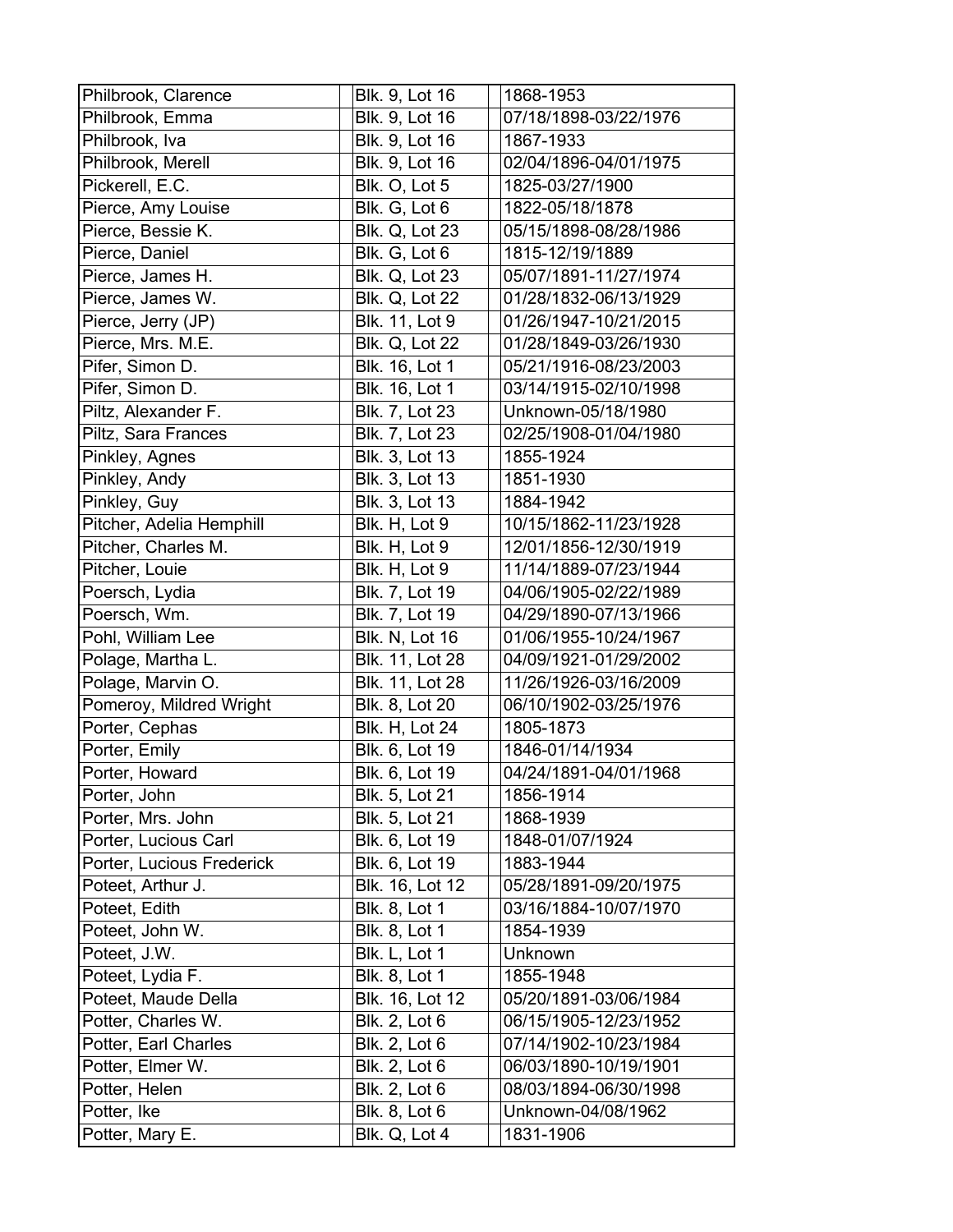| Potter, Pauline B.        | <b>Blk. 2, Lot 6</b>  | 11/30/1923-02/12/1924 |
|---------------------------|-----------------------|-----------------------|
| Potter, W.N.              | Blk. Q, Lot 4         | 01/20/1895-Unknown    |
| Potteroff, Elmer          | <b>Blk. 6, Lot 2</b>  | 03/13/1887-08/20/1955 |
| Potteroff, Lena           | Blk. 6, Lot 2         | 01/16/1893-06/22/1953 |
| Potts, Brenda Joyce       | Blk. 20, Lot 5        | 08/30/1954-09/08/1954 |
| Potts, Dorothy            | Blk, 20, Lot 5        | 03/05/1932-06/08/2021 |
| Potts, Lester G.          | Blk. 11, Lot 12       | 08/25/1916-03/31/2009 |
| Potts, Louise             | Blk. 11, Lot 12       | 06/17/1924-01/13/2010 |
| Potts, Marvin             | Blk. 20, Lot 5        | 01/17/1922-03/07/2011 |
| Powers, Floyd (Sam)       | <b>Blk. 9, Lot 4</b>  | 03/14/1916-01/29/1996 |
| Powers, Ruth E.           | Blk. 9, Lot 4         | 06/09/1913-06/06/1996 |
| Powers, William H.        | <b>Blk. A, Lot 15</b> | 07/16/1911-02/28/1998 |
| Prall, Hanna M.           | <b>Blk. O, Lot 22</b> | 1885-1937             |
| Prall, Harry L.           | <b>Blk. O, Lot 22</b> | 1908-1961             |
| Prall, Henry Clay         | <b>Blk. O, Lot 22</b> | 1878-1953             |
| Prentice, J.J.            | <b>Blk. P, Lot 20</b> | Unknown-02/25/1872    |
| Price, Dora J.            | Blk. 14, Lot 8        | 11/05/1868-09/24/1938 |
| Price, Geo. W.            | Blk. 14, Lot 8        | 12/04/1871-06/26/1952 |
| Price, Karen K.           | Blk. 22, Lot 24       | 09/10/1953-01/25/2007 |
| Price, Ray Fern           | Blk. 14, Lot 8        | 06/26/1902-09/1920    |
| Prior, A.G.               | <b>Blk. K, Lot 19</b> | 04/01/1870-06/24/1955 |
| Prior, Mrs. A.G.          | <b>Blk. K, Lot 19</b> | 07/28/1874-05/08/1945 |
| Prior, Joseph H.          | <b>Blk. K, Lot 19</b> | 11/19/1869-01/18/1956 |
| Prisbey, Mrs. C.          | Blk. F, Lot 5         | Unknown-02/15/1889    |
| Pruden, Baby              | <b>Blk. O, Lot 13</b> | Unknown               |
| Pruden, Cora M.           | <b>Blk. O, Lot 13</b> | 1881-1885             |
| Pruden, Frank R.          | <b>Blk. O, Lot 13</b> | Unknown-1947          |
| Pruden, J.R.              | <b>Blk. O, Lot 13</b> | 1849-1924             |
| Pruden, Mrs. J.R.         | <b>Blk. O, Lot 13</b> | 1850-1940             |
| Pruden, Willie            | <b>Blk. O, Lot 13</b> | 1874-1875             |
| Puetz (VanAmburg), Tamara | Blk.16, Lot 19        | 11/23/1963-01/16/2017 |
| Purenton, C.              | Blk. M, Lot 6         | 1814-1889             |
| Pursley, J.F.             | <b>Blk. 3, Lot 1</b>  | 07/08/1842-09/10/1910 |
| Pursley, Violet H.        | Blk. 3, Lot 1         | 06/02/1848-03/02/1915 |
| Pym, Eula                 | Blk. 6, Lot 11        | 11/06/1894-08/29/1905 |
| Race, Baby                | Blk. I, Lot 3         | Unknown               |
| Race, Maude               | Blk. I, Lot 3         | 1862-1886             |
| Radford, Wellington Jr.   | <b>Blk. A, Lot 16</b> | 06/07/1929-02/19/2012 |
| Rand, Florence            | <b>Blk. L, Lot 26</b> | Unknown               |
| Rand, Mary F.             | <b>Blk. L, Lot 26</b> | 1859-02/10/1901       |
| Randall, Cordia Sue       | Blk. 13, Lot 17       | 08/30/1915-08/19/1974 |
| Randall, Donald C.        | Blk. 13, Lot 17       | 01/11/1931-07/25/1995 |
| Randall, Gerald C. "Pink" | Blk. 13, Lot 19       | 06/18/1916-10/06/2010 |
| Randall, Harriett A.      | Blk. 13, Lot 17       | 07/18/1892-08/03/1985 |
| Randall, Harvey J.        | Blk. 13, Lot 17       | 02/10/1890-06/09/1976 |
| Randall, Melba M.         | Blk. 13, Lot 17       | 02/26/1913-02/13/2006 |
| Randall, Melba M.         | Blk. 13, Lot 19       | 02/13/1917-11/10/1978 |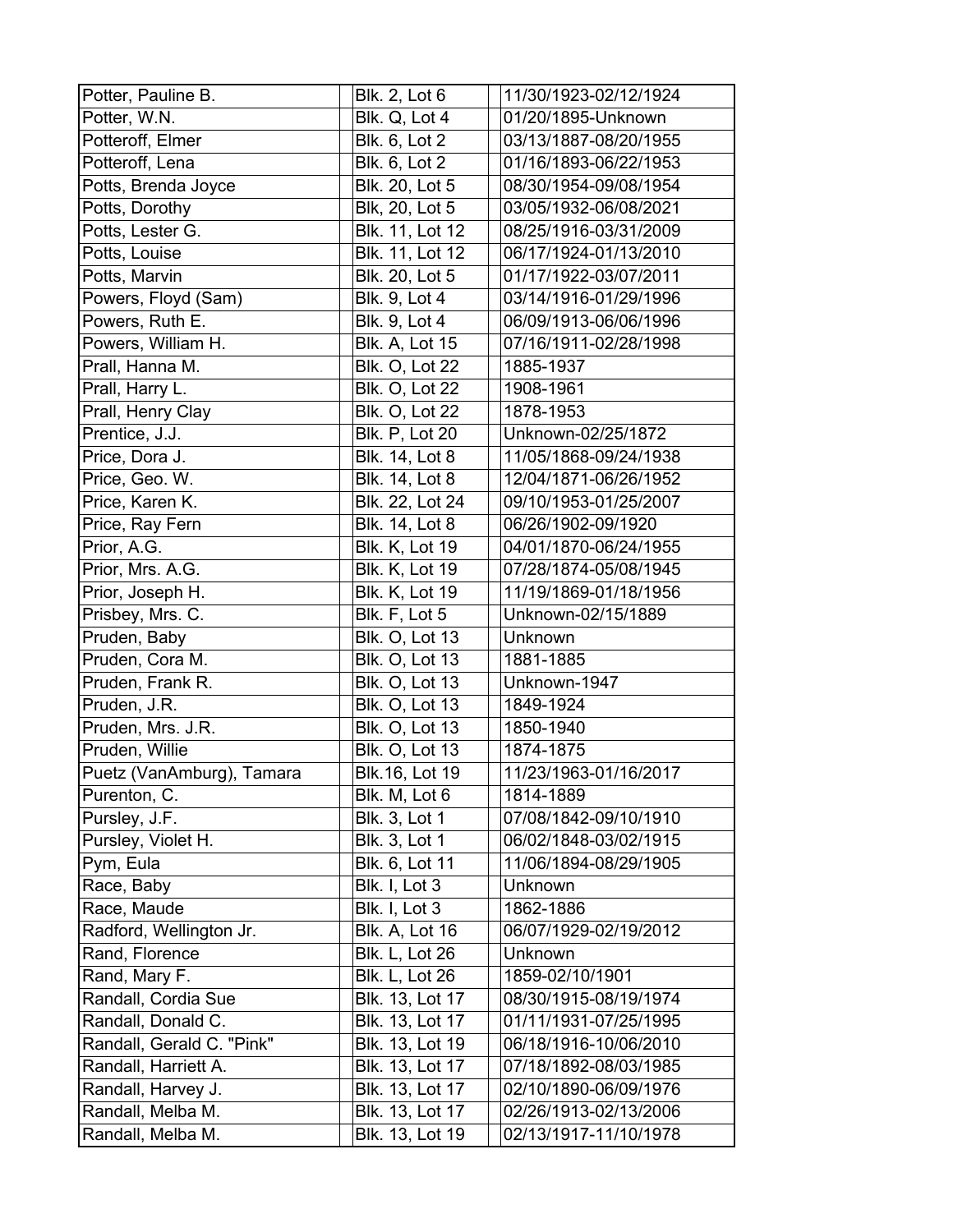| Randall, Roger Allen       | Blk. 13, Lot 17       | 03/07/1945-05/01/1969 |
|----------------------------|-----------------------|-----------------------|
| Raplee, Father             | <b>Blk. O, Lot 21</b> | 1826-1896             |
| Raplee, Byron              | <b>Blk. O. Lot 21</b> | 1849-1930             |
| Raplee, Chester            | <b>Blk. O, Lot 21</b> | 1883-1885             |
| Raplee, Mary               | <b>Blk. O, Lot 21</b> | 1855-1929             |
| Raplee, Mother             | <b>Blk. O, Lot 21</b> | 1830-1906             |
| Rateuke, Anna Marie        | Blk. 11, Lot 15       | 09/07/1906-09/30/1983 |
| Rateuke, Esther Lee        | Blk. 11, Lot 15       | 05/25/1906-01/06/1967 |
| Rateuke, John H.           | Blk. 11, Lot 15       | 08/27/1906-12/16/1995 |
| Ratzlaff, Penny Dague      | Blk. 22, Lot 25       | 10/28/1962-07/10/1986 |
| Raven, Jennieve            | Blk. 12, Lot 9        | 09/04/1912-10/02/2006 |
| Raven, John Milton         | Blk. 12, Lot 9        | 12/01/1907-01/28/1988 |
| Razor, Muriel              | Blk. I, Lot 9         | 10/28/1902-01/22/1993 |
| Razor, William F.          | Blk. I, Lot 9         | 01/24/1896-01/21/1978 |
| Reagan, Edward H.          | Blk. H, Lot 7         | Unknown               |
| Rector, Edith L.           | <b>Blk. Q, Lot 12</b> | 1851-1893             |
| Rector, Elmo Charles       | <b>Blk. Q, Lot 12</b> | 01/22/1897-01/18/1952 |
| Rector, Gertrude M.        | <b>Blk. Q, Lot 12</b> | 06/21/1892-10/02/1983 |
| Rector, Jesse W.           | <b>Blk. Q, Lot 12</b> | 1844-1920             |
| Rector, Marley E.          | <b>Blk. Q, Lot 12</b> | 1882-08/20/1956       |
| Rector, Ollie M.           | <b>Blk. Q, Lot 12</b> | 1878-1878             |
| Reed, Sarah                | Blk. 6, Lot 18        | 10/01/1842-10/20/1920 |
| Reed, Wm.                  | Blk. 6, Lot 18        | Unknown               |
| Reese, Adella Stoffel Zeke | Blk. 22, Lot 11       | 10/20/1936-12/2000    |
| Reier, Arlene              | Blk. 24, Lot 18       | 06/13/1915-04/14/2002 |
| Reier, Jacob Jr.           | Blk. 24, Lot 18       | Unknown-03/23/1998    |
| Reier, Jacob Sr.           | Blk. 24, Lot 18       | 06/29/1913-12/21/2002 |
| Reitzel, Ida L.            | Blk. 18, Lot 26       | 1865-1950             |
| Reitzel, May               | Blk. 14, Lot 12       | 1866-1917             |
| Reitzel, Milt O.           | Blk. 14, Lot 12       | Unknown               |
| Reitzel, Tom J.            | Blk. 18, Lot 26       | 1862-1937             |
| Reynolds, Alvera           | Blk. 20, Lot 6        | 01/14/1923-12/06/2006 |
| Reynolds, Glen             | Blk. 20, Lot 6        | 01/26/1917-06/25/1938 |
| Reynolds, Glen Ward        | Blk. 20, Lot 6        | 11/04/1885-03/18/1964 |
| Reynolds, Mabel Naomi      | Blk. 20, Lot 6        | 04/24/1894-12/17/1975 |
| Reynolds, Nanie E.         | Blk. 22, Lot 8        | 11/04/1860-03/21/1953 |
| Reynolds, Samuel W.        | Blk. 22, Lot 8        | 03/27/1866-02/16/1956 |
| Reynolds, Willis           | Blk. 20, Lot 6        | 05/22/1921-03/17/1996 |
| Rhodes, Alonzo             | <b>Blk. G, Lot 22</b> | 05/17/1858-04/09/1949 |
| Rhodes, Edith              | <b>Blk. G, Lot 22</b> | 06/10/1887-12/17/1899 |
| Rhodes, Ethel              | <b>Blk. G, Lot 22</b> | 06/10/1887-08/08/1900 |
| Rhodes, Infant             | <b>Blk. G, Lot 22</b> | Unknown               |
| Rhodes, Luther             | <b>Blk. G, Lot 22</b> | 01/29/1815-01/14/1898 |
| Rhodes, Martha             | <b>Blk. G, Lot 22</b> | 04/04/1835-10/13/1917 |
| Rhodes, Sarah H.           | <b>Blk. G, Lot 22</b> | 05/12/1862-07/12/1956 |
| Ricard, Warren             | Blk. 5, Lot 7         | 10/20/1930-12/15/1983 |
| Richards, May Shanlep      | Blk. 10, Lot 19       | 1890-1916             |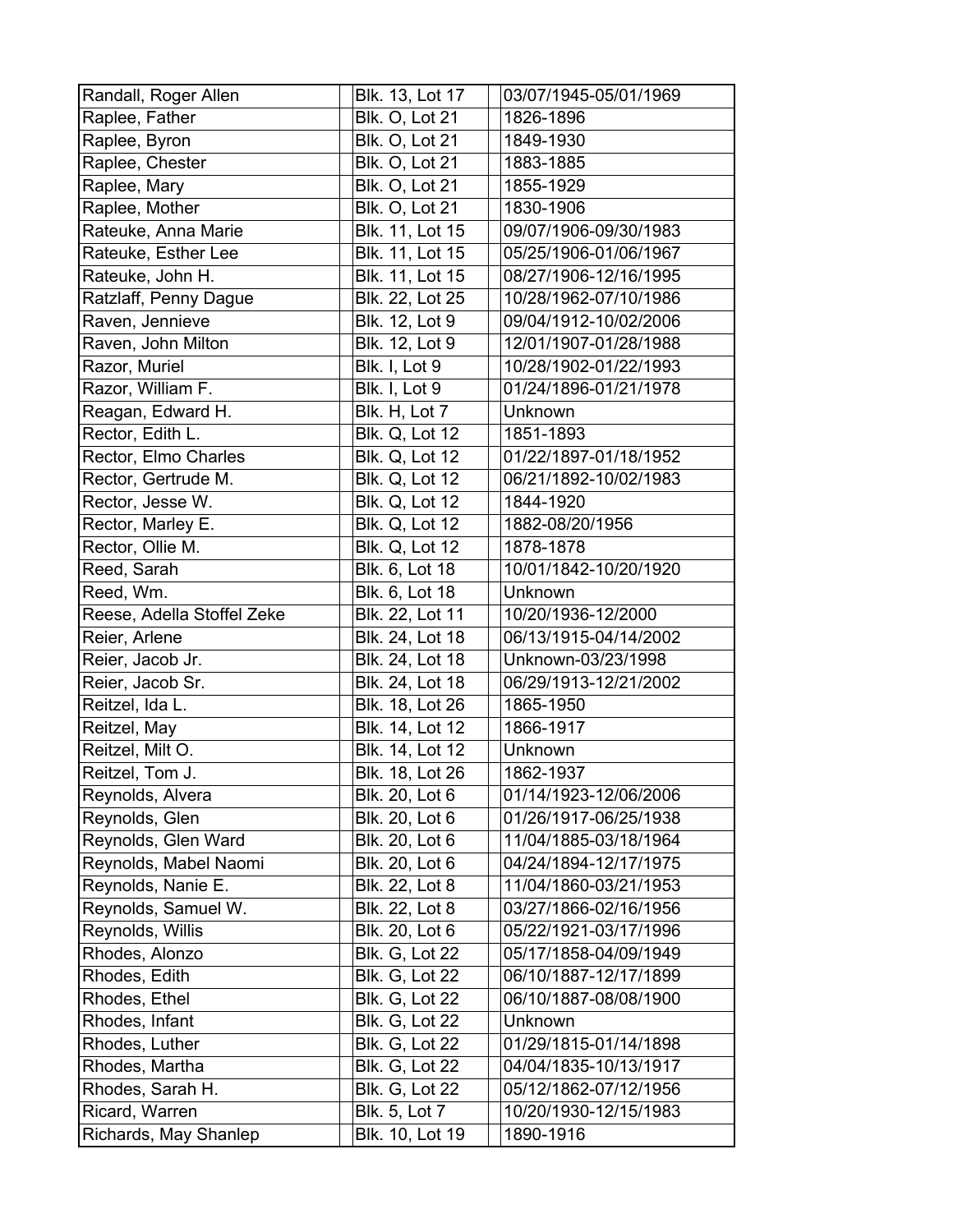| Ricky, Daisy Valentine      | Blk. 3, Lot 18        | 02/14/1894-05/04/1994 |
|-----------------------------|-----------------------|-----------------------|
| Ricky, Dana B.              | Blk. 3, Lot 18        | 05/31/1912-12/07/1980 |
| Ricky, Jack Austin          | Blk. 3, lot 18        | 10/30/1910-05/03/2001 |
| Rickey, Daughter of D.L.    | Blk. J, Lot 1         | Unknown-10/25/1884    |
| Rickey, Karen               | Blk. 3, Lot 18        | 10/20/1948-04/27/2022 |
| Rieth, Danielle             | Blk. 11, Lot 5        | 03/01/1985-07/15/2001 |
| Rigby, Gretta L.            | Blk. 11, Lot 5        | 2/11/2001-4/3/2005    |
| Rigby, Gretta L.            | Blk. 22, Lot 5        | 03/01/1886-12/18/1978 |
| Riley, Maxwell              | Blk. 22, Lot 2        | 02/17/1898-08/06/1965 |
| Rippe, Lawrence E.          | Blk. 15, Lot 12       | 05/13/1935-10/16/2013 |
| Road, Josie                 | Blk. H, Lot 5         | 12/30/1878-07/20/1879 |
| Roark, Elizabeth E.         | Blk. 24, Lot 16       | Unknown-03/31/1990    |
| Roark, Harold R.            | Blk. 24, Lot 16       | 1907-12/08/1972       |
| Robbins, Dora Bell          | <b>Blk. O, Lot 14</b> | 1878-11/16/1895       |
| Roberts, Calvin             | Blk. 14, Lot 21       | 10/19/1924-11/07/1995 |
| Roberts, Edward             | Blk. 14, Lot 21       | 09/29/1878-01/23/1933 |
| Roberts, Gene Edward        | Blk. 14, Lot 21       | 1921-1923             |
| Roberts, Gwen N.            | Blk. 14, Lot 21       | 08/08/1927-02/05/2003 |
| Roberts, Magdalana          | Blk. 5, Lot 17        | 1837-1910             |
| Roberts, Orlie              | Blk. 5, Lot 17        | 1860-1944             |
| Roberts, Samuel             | Blk. 5, Lot 17        | 1829-1921             |
| Robertson, Carl Hines       | Blk. 8, Lot 7         | 04/12/1904-02/15/1913 |
| Robertson, Cora W.          | Blk. 8, Lot 7         | 02/02/1871-05/23/1957 |
| Robertson, George           | Blk. 8, Lot 7         | 01/11/1866-04/12/1942 |
| Robertson, Harriet Ellen    | <b>Blk. L, Lot 13</b> | 1850-1939             |
| Robertson, Jim              | <b>Blk. L, Lot 13</b> | Unknown-04/24/1956    |
| Robinson, Buell L.          | <b>Blk. H, Lot 13</b> | 1848-1914             |
| Robinson, Catherine G.      | Blk. 8, Lot 17        | 1894-1961             |
| Robinson, Eunice A.         | Blk. 8, Lot 17        | 1885-1968             |
| Robinson, Franklin C.       | Blk. 8, Lot 17        | 1883-1916             |
| Robinson, Hardy C.          | <b>Blk. 8, Lot 17</b> | 1847-1950             |
| Robinson, Jacke Robert      | Blk. 8, Lot 17        | 05/27/1917-03/11/1923 |
| Robinson, Mabel             | <b>Blk. H, Lot 13</b> | 1879-1879             |
| Robinson, Minnie Edie       | <b>Blk. H, Lot 13</b> | 1844-1905             |
| Robinson, Susan V.          | Blk. 8, Lot 17        | 1860-1950             |
| Roche, Ida                  | Blk. 18, Lot 21       | 12/03/1868-01/16/1955 |
| Roche, John M.              | Blk. 18, Lot 21       | 02/1862-03/22/1931    |
| Roche, Joseph               | Blk. 12, Lot 26       | 04/17/1876-08/09/1926 |
| Roche, Kathryn Clark        | Blk. 12, Lot 26       | 04/05/1885-02/16/1956 |
| Roche, Mathilda O.          | Blk. 20, Lot 22       | 08/08/1900-08/14/1981 |
| Roche, Rufus R.             | Blk. 20, Lot 22       | 06/12/1897-02/21/1970 |
| Rochek, Claude F.           | Blk. 7, Lot 16        | 04/01/1927-03/04/2002 |
| Rochek, Ruth G.             | Blk. 7, Lot 16        | 03/13/1932-11/04/2009 |
| Rockefeller, Ella Ordudorff | <b>Blk. I, Lot 12</b> | 1858-1916             |
| Rockefeller, Emma J.        | <b>Blk. I, Lot 12</b> | 1851-09/28/1871       |
| Rockefeller, Hannah         | <b>Blk. I, Lot 12</b> | 10/23/1823-05/20/1887 |
| Rockefeller, Joey           | <b>Blk. I, Lot 12</b> | 08/16/1878-01/22/1879 |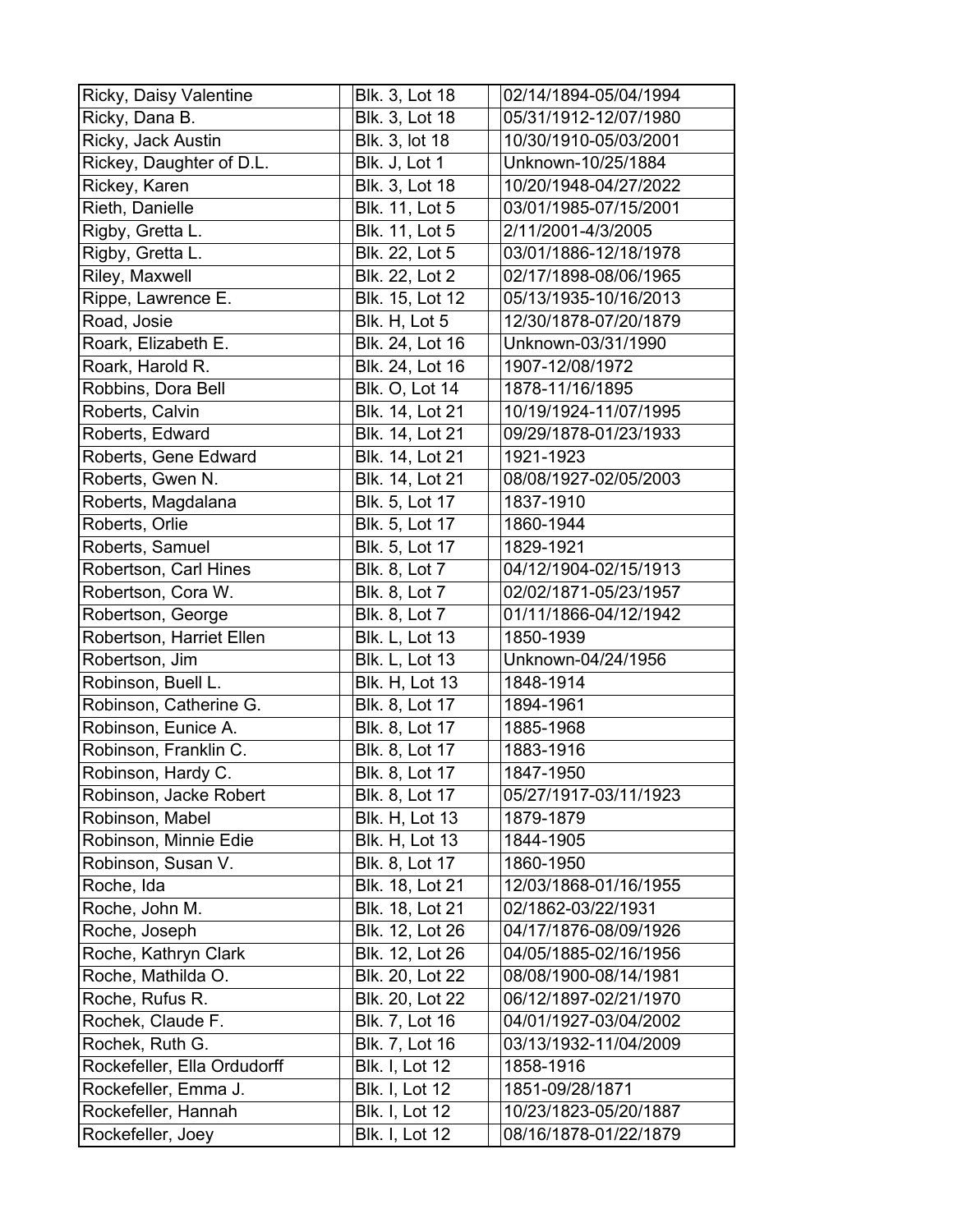| Rockefeller, John          | <b>Blk. I, Lot 12</b> | 1852-1919             |
|----------------------------|-----------------------|-----------------------|
| Rockefeller, Philip        | <b>Blk. I, Lot 12</b> | 08/29/1821-10/20/1884 |
| Rodaway, Bertha            | Blk. 2, Lot 6         | 09/29/1904-07/25/1997 |
| Rodecker, Margaret Stevens | <b>Blk. M, Lot 19</b> | 1836-1922             |
| Rodocker, Mary E. Bowman   | Blk. N, Lot 6         | 1862-06/07/1877       |
| Roesger, Laura B. Denning  | Blk. 6, Lot 21        | 08/03/1910-08/24/2001 |
| Unknown                    | <b>Blk. 3, Lot 9</b>  | Unknown               |
| Rogers, Erie A.            | Blk. 9, Lot 10        | 08/01/1897-08/12/2000 |
| Rogers, Gladys M.          | Blk. 9, Lot 10        | 01/31/1901-10/22/1986 |
| Rogers, William B.         | <b>Blk. 3, Lot 9</b>  | 08/04/1857-11/22/1927 |
| Rogers, Mrs. Wm. B.        | <b>Blk. 3, Lot 9</b>  | Unknown               |
| Rogge, Christopher Adolph  | Blk. 7, Lot 28        | 03/05/1899-03/21/1985 |
| Rogge, Harriet Ann         | <b>Blk. 7, Lot 1</b>  | 02/25/1923-07/02/1978 |
| Rogge, Kenneth F.          | <b>Blk. 7, Lot 1</b>  | 02/09/1921-02/12/1983 |
| Rogge, Mark A.             | Blk. 7, Lot 28        | 04/13/1959-09/02/2003 |
| Rogge, Mildred A.          | Blk. 7, Lot 28        | 10/18/1914-08/10/1979 |
| Rogge, Sarah D.            | Blk. 7, Lot 28        | 07/07/1900-01/29/1992 |
| Rogge, Theodore W. (Ted)   | Blk. 7, Lot 28        | 04/03/1901-08/15/1984 |
| Rohde, Barbara             | <b>Blk. 1, Lot 4</b>  | 1846-1908             |
| Rohde, David M.            | <b>Blk. 1, Lot 4</b>  | 1844-1930             |
| Rohde, Eva                 | <b>Blk. 1, Lot 4</b>  | 01/08/1890-10/16/1980 |
| Rohde, John                | <b>Blk. 1, Lot 4</b>  | 1883-1959             |
| Rohde, Paul                | <b>Blk. 1, Lot 4</b>  | 1918-1935             |
| Rolgomb, Eliza             | <b>Blk. Q, Lot 19</b> | 02/17/1842-01/05/1891 |
| Rome, J.E.                 | Blk. J, Lot 7         | Unknown               |
| Rooney, Sarah Maxwell      | Blk. N, Lot 4         | 1831-1911             |
| Rooney, Infant             | Blk. N, Lot 4         | 11/15/1894-11/15/1894 |
| Rooney, Robert E.          | Blk. N, Lot 4         | 1832-1907             |
| Rooney, Ruby               | Blk. 12, Lot 22       | 04/16/1917-05/20/2008 |
| Roop, Benjamin Andrew      | Blk. 9, Lot 22        | 09/12/1982-01/03/1983 |
| Roop, Calvin J. Sr,        | Blk. 9, Lot 22        | 11/16/1920-07/20/1986 |
| Roop, Mary E.              | Blk. 9, Lot 22        | 10/24/1926-04/11/1990 |
| Root, Baby                 | <b>Blk. P, Lot 19</b> | Unknown               |
| Root, Charles L.           | <b>Blk. P, Lot 19</b> | 1856-1935             |
| Root, Effie E.             | <b>Blk. P, Lot 19</b> | 1850-1922             |
| Root, G.T.                 | Blk. K, Lot 3         | Unknown               |
| Root, Harold R. (Buss)     | Blk. 12, Lot 9        | 04/09/1930-04/05/2001 |
| Root, Julia R.             | Blk. 12, Lot 9        | 05/01/1931-07/29/2020 |
| Root, Lysander             | <b>Blk. P, Lot 19</b> | 1822-1902             |
| Root, Mary                 | Blk. K, Lot 3         | Unknown-04/30/1924    |
| Root, Nancy M.             | <b>Blk. P, Lot 19</b> | 1829-1899             |
| Root, Ralph                | <b>Blk. P, Lot 19</b> | Unknown               |
| Root, Winnie               | <b>Blk. P, Lot 19</b> | 1880-1966             |
| Rosche, Liddly             | Blk. 3, Lot 11        | Unknown-10/1927       |
| Rose, Alta Pearl           | Blk. 14, Lot 10       | 1895-1943             |
| Rose, Ezekiel C.           | Blk. 14, Lot 10       | 11/12/1852-09/13/1934 |
| Rose, Laura Balgue         | <b>Blk. H, Lot 22</b> | 04/14/1883-10/05/1960 |